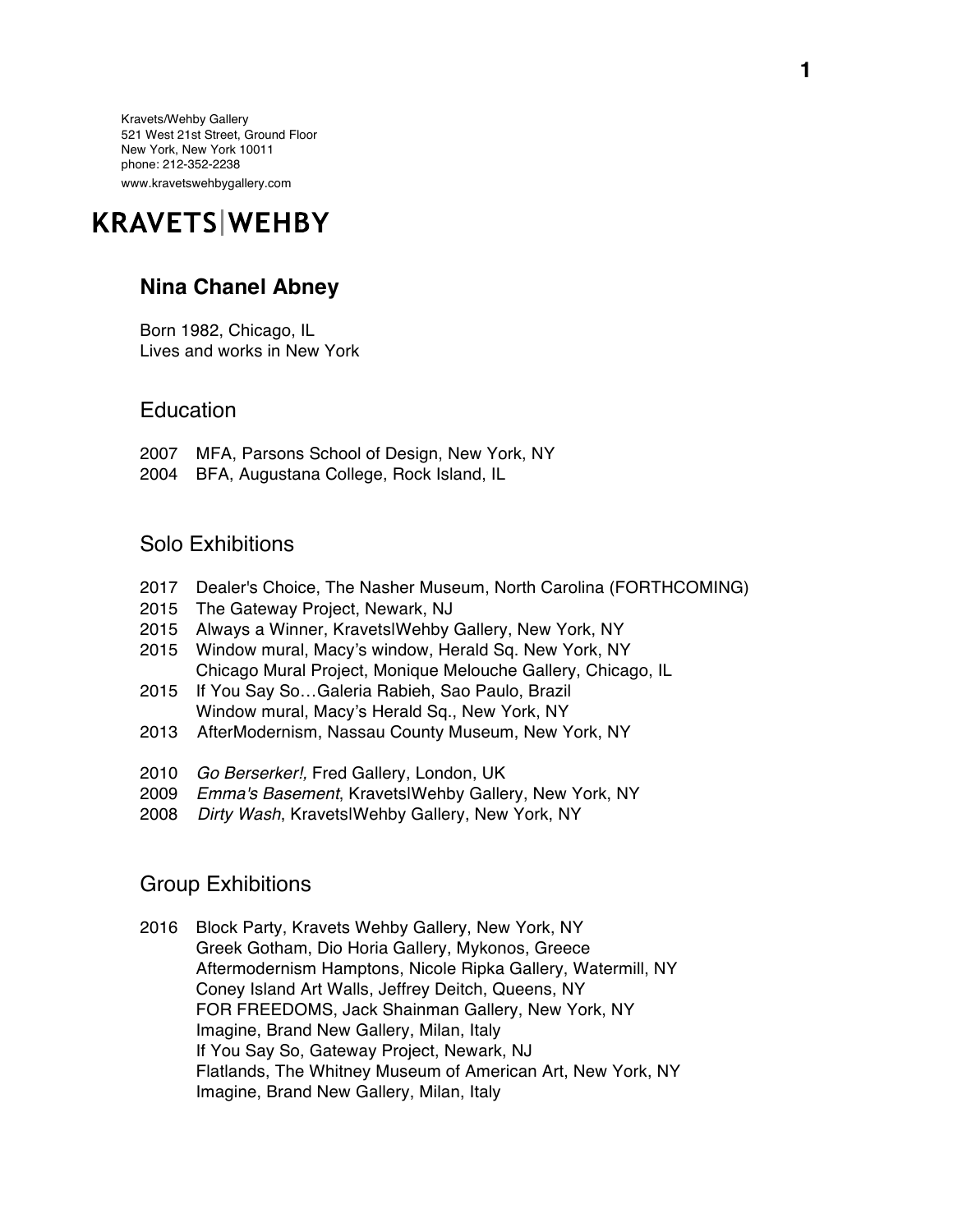- 2015 Mysterious Muck, Circuit12 Contemporary, Dallas TX Outta Town Sh\*t, Kravets|Wehby Gallery, New York, NY To Be Young, Gifted, and Black, Goodman Gallery, Johannesburg Eye Contact, Brooklyn, NY *8 Painters,* Danese Corey Gallery, New York, NY  *Empire of the Senseless,* Friedman Benda, New York, NY *Manifest Justice*, Los Angeles, CA Africa's Out! curated by Wangechi Mutu, Barbara Gladstone, New York, NY Womanhouse, Eric Firestone Gallery, East Hampton NY
- 2014 *30 Americans,* Contemporary Arts Center, New Orleans, LA *Made by Brazilians,* Cidade Matarazzo, Sao Paulo, Brazil *Wretch,* Honey Ramka Gallery, Brooklyn, NY *Look at me,* Leila Heller, New York, NY
- 2013 *30 Americans*, Frist Center for the Visual Arts, Nashville, TN *Stacks on Deck,* Kravets/Wehby Gallery, New York, NY  *Bathers,* Morgan Lehmann Gallery, New York, NY  *Untitled,* Clifford Chance, New York, NY  *100 Little Deaths,* Bravin Lee Programs
- 2012 *Visions of Our 44th President*, Charles H Wright Museum of African American Art, Detroit, MI *It's Hard to Leave When You Can't Find The Door*, LaMontagne Gallery, Boston, MA *Words of Wisdom*, KK Outlet, London, UK *Solo Mujeres 2012,* Mission Cultural Center for Latino Arts, San Francisco, CA *The Bearden Project*, Studio Museum in Harlem, New York, NY *Disorder,* Kravets/Wehby Gallery, New York, NY *30 Americans,* Milwaukee Art Museum, WI 2011 *30 Americans*, Corcoran Gallery of Art, Washington D.C.
- *30 Americans,* North Carolina Museum of Art, Raleigh, NC
- 2010 *Thrown Together*, Kravets|Wehby Gallery, New York, NY *The Incomplete Paris*, Galerie Jean Luc and Takako Richard, Paris, FR *I'll Let You Be in My Dreams if I Can Be in Yours*, Fredericks & Freiser, New York, NY
	- *Spring 2*, Kravets|Wehby Gallery, New York, NY
- 2009 Extended Family Long Term Installation from Permanent Collection, Brooklyn Museum, NY *The Edible Woman*, Kravets|Wehby Gallery, New York, NY
	- *The Glamour Project* curated by Suzanne Donaldson in conjunction with Glamour Magazine, Lehmann Maupin, New York, NY *Winter Escape*, Kravets|Wehby Gallery, New York, NY
- 2008 *30 Americans*, Rubell Family Collection (RFC) Miami, FL *Defining A Moment: 25 New York Artists*, House of Campari, curated by Simon Watson and Craig Hensala, New York, NY *LARGE FORMAT*, Kravets|Wehby Gallery, New York, NY
- 2007 *Pink Polemic*, Kravets|Wehby Gallery, New York, NY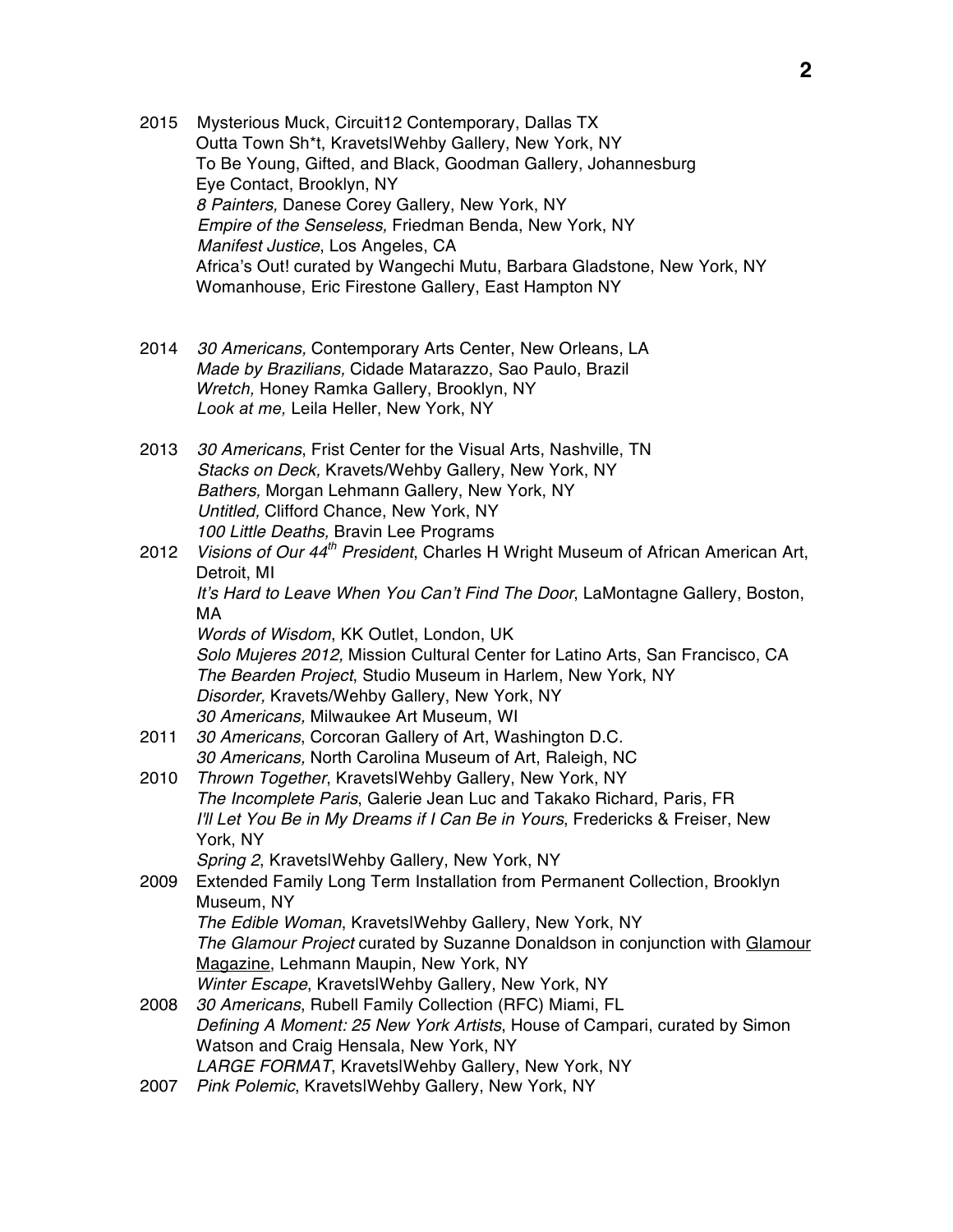CAA New York Area MFA Exhibition, Times Square Gallery, Hunter College, New York Parsons MFA Thesis Show, Caelum Gallery, New York, NY *50 Artists*, Mushroom Arts Gallery, New York, NY

#### Publications

Vitamin P2: New Perspectives in Painting, London: Phaidon Inc Hello Kitty, Hello Art!, SANRIO Company LTD 30 Americans, Rubell Family Collection, exhibition catalog

### Selected Bibliography

"Nina Chanel Abney, Mad Explosive Spontaneity", Juxtapoz, 2016 "Flatlands", Time Out NY, 2016 "Dealing in Contradictory Illusions", The New York Times, 2016 "Powerful Political Art: Nina Chanel Abney's Black History Paintings", Observer, 2015 "How Nina Chanel Abney is Championing the Black Lives Matter Movement with a Paintbrush", Vanity Fair, 2015 "Women in Art", Elle Magazine, 2014 "Why Art Basel is the World's Spring Break", Huffington Post, 2014 "Black Artists: 30 Contemporary Art Makers Under 40 You Should Know", Huffington Post, 2013 "The Work of Nina Chanel Abney", Juxtapoz Online "Nina Chanel Abney – More Vibrant than her Color", Neon Magazine, Autumn/Winter Issue, 2012 "Nina Chanel Abney, I Dread to Think Exhibition features Humongous 60 foot painting", Huffington Post Departures Magazine, "The Art of Discovery", 2012 Nina Chanel Abney's Paintings Mix the Pretty, The Political and The Perverse, Huffington Post, February 20, 2012 "30 Under 30," Forbes, January 2012 Transition Magazine, 50<sup>th</sup> Anniversary Issue, December 2011 Vitamin P2: New Perspectives in Painting, London: Phaidon Inc, 2011 Smith, Roberta, "It's Not Dry Yet," New York Times Art and Leisure, March 28, 2010 Essence Magazine, Top 10 Women Artists, 2010 Lee, Carol, The Next Irascibles: Nina Chanel Abney, Paper, October 2009, pp. 44, 45, 52, 53 Commisioned, Studio: The Studio Museum in Harlem Magazine, Summer 2009, pp. 46, 47 Cotter, Holland, "Nina Chanel Abney: 'Emma's Basement'," New York Times, April 2, 2009 Younger Than Jesus / Artist Directory, New Museum, Phaidon Press, London, 2009 "What Does Glamour Mean to you?" Glamour, April 2009, p. 262

D'Acquisto Germano, "American Nina," Marie Claire Italy, February 2009